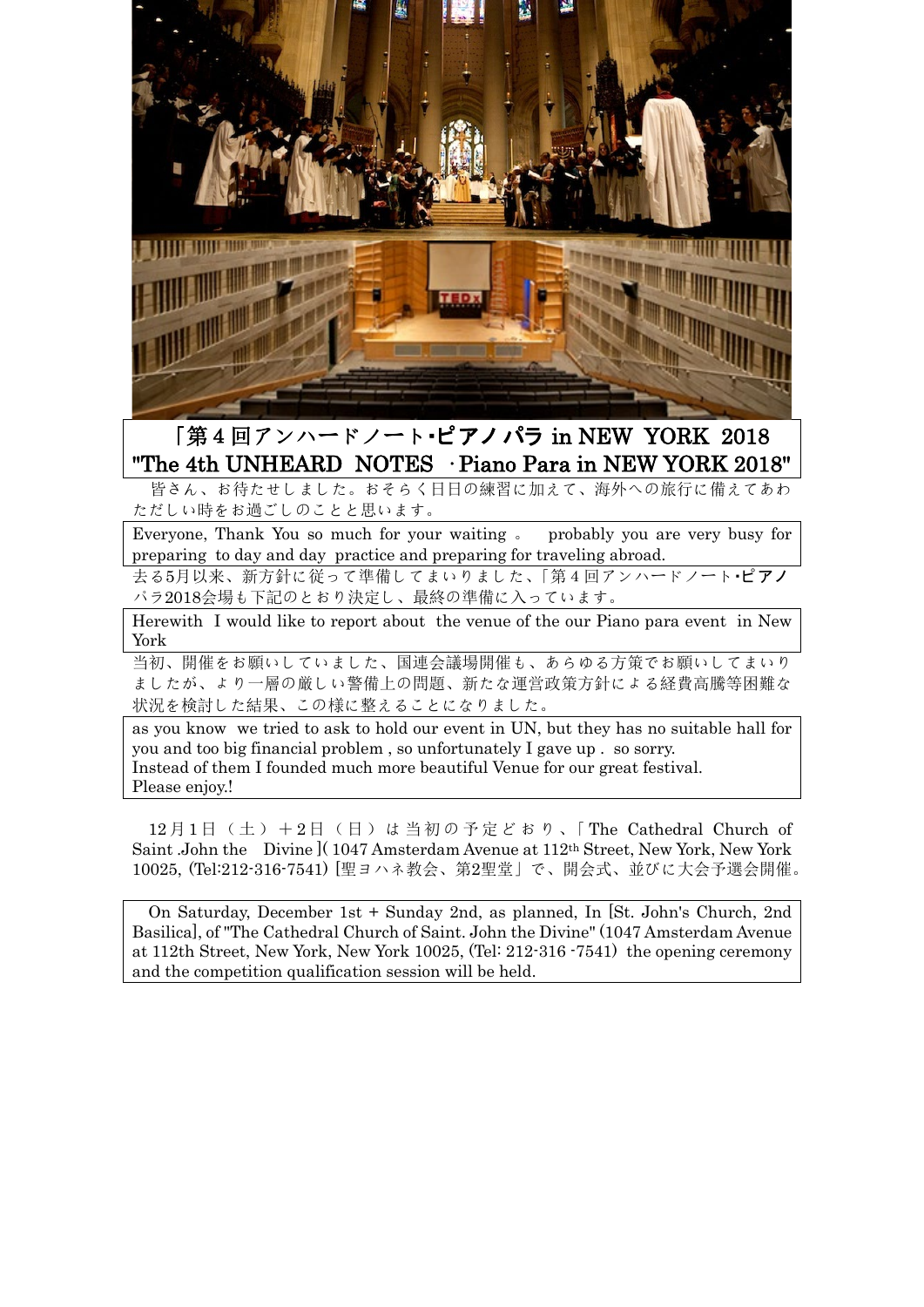

St.John's church, worship patterns, let's join us together.



今回特別に許可いただいた、第2礼拝堂 The 2nd chapel which we have specially permitted this time